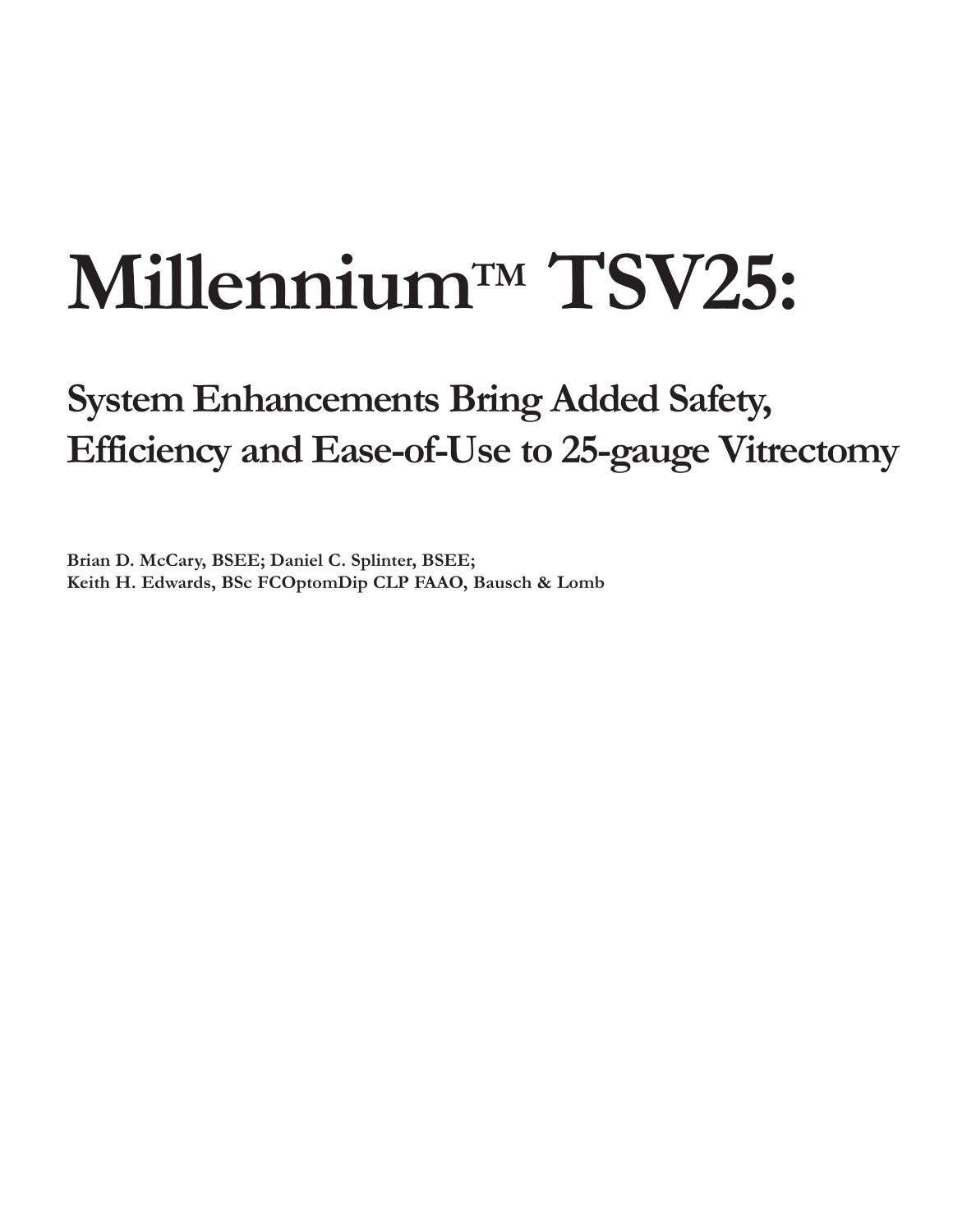## **Overview**

The Millennium™ Transconjunctival Sutureless Vitrectomy System (TSV25) represented a revolutionary advance in posterior segment surgery when Bausch & Lomb introduced it in 2001. Several peer-review papers have confirmed that three-port, 25-gauge pars plana vitrectomy simplifies opening and closing the eye for the surgeon, minimizes surgical trauma for the patient and can be used for most posterior segment surgeries.<sup>1-6</sup>

During 2005, Bausch & Lomb is introducing a series of innovations for the TSV25 to enhance the system's precision performance and ease of use. Redesigned hand-pieces for all the components are smaller, lighter and more ergonomically shaped. In the Entry Site Alignment (ESA) system, a tighter trocar-cannula fit and a beveled microcannula tip reduce by 40% the force necessary to make incisions, as well as preventing tube buckling. Redesigned microcannula hubs and plugs are less reflective and easier to grasp. A larger hub opening facilitates insertion of the 25-gauge instruments.

Once inside the eye, surgeons will be able to accomplish the vitrectomy with tools that have been designed for superior control and maximum efficiency. The improved TSV25 light pipe produces a more even light field, 50% brighter and covering 30% more area. The light pipe has also been stiffened so that it can be used to position the eye during surgery. The redesigned Millennium high-speed electric vitrectomy cutter weighs 20% less and fits more comfortably in the hand. The aspiration line is recessed into the handle to lower the line's visual and tactile profile. A soft silicone tip on the aspiration cannula gives added safety when working near the retina.

These modifications are part of what will be a continuing stream of modular improvements to this system, and will enhance the value of tractionless 25 gauge vitrectomy and should improve surgical outcomes with the TSV25 for today's vitreoretinal surgeons.

## **Background**

More than three decades ago, the pars plana approach began transforming vitrectomy from an "open sky" surgery, used for very few indications, to an essential procedure for treating a wide variety of vitreoretinal disorders. The first instrument for pars plana vitrectomy was a 17-gauge combination vitreous cutter, aspirator, irrigator and fiberoptic light described by Machemer et al. in 1971; it required a single, 2.3-mm scleral incision. <sup>7</sup> O'Malley and Heintz refined the instrumentation with a three-port system featuring a 0.9-mm diameter vitrector.<sup>8-9</sup> With various improvements since then, 19- and 20-gauge versions of this system remain in use today for the large majority of the vitrectomies performed worldwide.

Vitrectomies with 20-gauge instruments require a conjunctival peritomy, three 1-mm scleral incisions and multiple sutures. This procedure could cause more surgical trauma and necessitate a difficult rehabilitation course, including post-operative inflammation, surgically induced astigmatism, ocular irritation from the sutures, and an extended period before the patient's eye heals enough to recover visual acuity. Therefore vitreoretinal specialists have looked forward to a day when smaller, self-sealing incisions would make vitrectomy easier and better for doctor and patient alike.

In 1996, Chen reported success with using scleral tunnel incisions to eliminate the need for sutures after vitrectomy, $10$  and modifications of this technique remain in use today.11-16 However, there were reports that up to 20% of such sclerotomies failed to seal without suturing,<sup>17</sup> and that instruments were difficult to insert into the eye via the tunnels.<sup>16</sup>

After more than a decade of research on reducing vitrectomy instruments to 25-gauge size,<sup>18</sup> a group led by Eugene de Juan Jr., MD, and colleagues developed an alternative approach to self-sealing incisions: a three-port, 25-gauge (0.5 mm) microcannulated vitrectomy system. Their method of closed intraocular microsurgery used transconjuctival stab wounds, microcannulas for keeping the incisions open and providing ocular access, and a high-speed electric vitreous cutter for maximum efficiency. Bausch & Lomb introduced this system into the market in 2001 as the Millennium™ Transconjunctival Sutureless Vitrectomy System (TSV25).

Clinical experience has shown that, compared to standard 20-gauge surgery, the transconjuctival vitrectomy method using TSV25:

- Reduces the time it takes to open and close the eye, without significant changes in total surgical time and without increased complications.<sup>2,5-6,19-20</sup>
- Rarely requires any sutures in adults (7.1% incidence in the most recent published study<sup>6</sup>), and then usually at only one site through which extensive manipulation was done or a larger-gauge instrument had to be used.
- Produces less ocular trauma, leading to a normal-appearing  $\bullet$ eye soon after surgery <sup>2,5,6</sup> and faster healing. Independent research has shown the TSV25 trocar makes smoother incisions than a competitive 25-gauge system, and that the wounds heal in the first month to six weeks after surgery.<sup>21</sup>
- Causes less postoperative inflammation and surgically induced astigmatism.2,6
- Can be used for a wide variety of conditions, including macular holes, puckers, retinal detachments and moderate macular epiretinal membranes,<sup>1,6</sup> as well as for vitreous loss after cataract surgery.19,20
- Preserves an intact conjunctiva in patients who are at risk of needing glaucoma filtration surgery, or preserves filtering blebs in those who have already had such surgery.<sup>22,23</sup>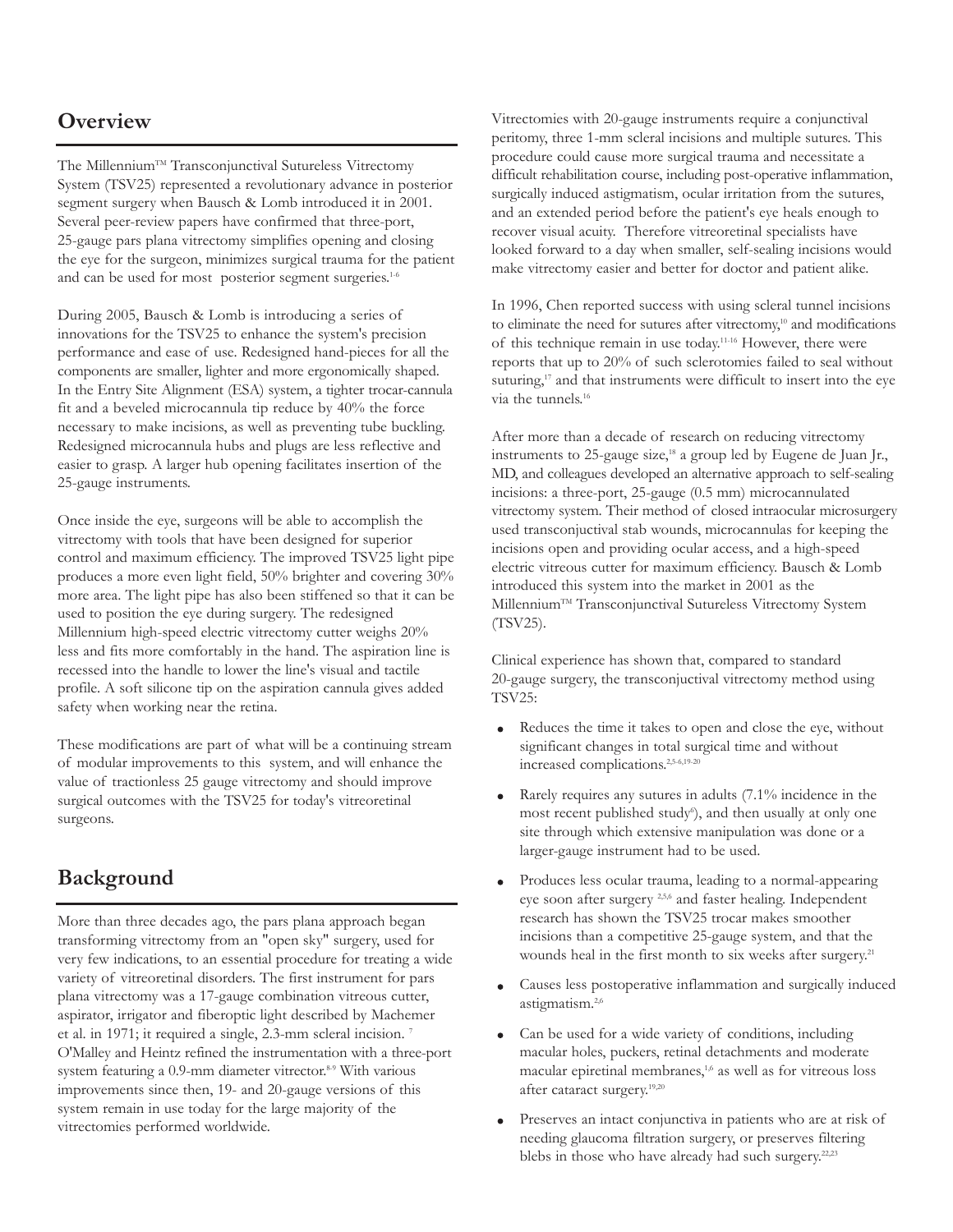- Is especially suited to pediatric eyes (without dense fibrous  $\bullet$ proliferation) because the instruments are so small. Infants' eyes do require limbal peritomies, however.5,24
- Appears to pose no greater risk of endophthalmitis than conventional vitrectomy, though longer follow-up is necessary.<sup>1,5,20</sup>

TSV25 is a pioneering technique that many believe will become to 20-gauge vitrectomy what no-stitch cataract surgery already is to the cumbersome extracapsular cataract extraction (ECCE). Early clinical resistance to phacoemulsification through small, self-sealing incisions transformed into acceptance as instruments improved and the advantages for the patient became clear. Experienced 25-gauge vitreoretinal surgeons predict that, likewise, colleagues who try 25-gauge surgery eventually will find themselves doing almost all their vitrectomies in this way, because of the visible benefits it provides to patients.

## **TSV25: The Entry Site Alignment (ESA) System**

The prerequisite for transconjuctival sutureless vitrectomy is the ability to enter the eye efficiently, through a 0.5-mm incision that stays open throughout the procedure but self-seals afterward. TSV25 accomplishes this with the Entry Site Alignment System (ESA), whose main function is to maintain a clear channel between offset conjunctival and scleral entry sites.

The heart of the ESA is a polyimide microcannula (inner/outer diameter of 0.57/0.62 mm) with a polymer hub, loaded onto a single-use trocar with a hollow, beveled needle. The ESA comes prepackaged with three trocars, 3 cannulas mounted on the trocars, 3 cannula plugs and an infusion line.

Immediately after inserting the trocar/microcannula tip through the eye wall, the surgeon holds the microcannula's external hub in place and withdraws the trocar. The cannula sits securely in the eye wall without suturing, and its orifice can be closed with a plug as needed. Typically, a 5-mm long infusion cannula (inner/outer diameter 0.37/0.56 mm) is inserted into a first microcannula, the TSV25's fiberoptic light pipe passes through a second microcannula and the Millennium high-speed electric vitreous cutter or other instruments are inserted through a third. In pediatric eyes, a two-port technique sometimes is used.

The average time for experienced surgeons to place three ESA microcannulas has been measured at 1 minute, 36 seconds (+/- 13 secs), about a third of the mean achieved in 20-gauge surgery  $(p \le 0.001)$ .<sup>1</sup> In the same study, the mean time for closing the eye was measured at 17 minutes, 17 seconds  $(+/- 1 \text{ min}, 48 \text{ secs})$ , compared to 26 minutes, 7 seconds (+/- 2 minutes, 45 secs) for 20-gauge vitrectomy ( $p = 0.011$ ). Total procedure time was comparable between the two techniques.

### **ESA enhancements**

As part of its continual efforts to improve the efficiency and ease of use of its products, Bausch & Lomb is introducing several enhancements to the ESA during 2005.

#### **Easier cannula insertion**

Some surgeons have reported difficulty with inserting the first-generation ESA's trocar/microcannula assembly through the sclera.<sup>25</sup> This difficulty can be overcome with a slight rotation of the trocar during insertion.<sup>26</sup> However, the second-generation ESA has been revised to eliminate the need for this maneuver. These changes facilitate cannula insertion, and have been shown<sup>27</sup> to reduce the necessary insertion force by 40%:

**Beveled cannula** - The microcannula remains slightly larger than the trocar needle's 24½ -gauge incision. This is necessary to prevent the cannula from dislodging during surgery. But a 30-degree bevel has been added to the cannula to help ease it into the smaller trocar needle's incision.

**Tighter fit between trocar and cannula** - The gap between the trocar and the cannula's inner surface has been reduced from 0.0025" to 0.0010". This smaller gap decreases the size of the "step" around the trocar needle that must be pushed through the incision to position the cannula securely.

**Less chance of buckling** - The smaller gap between trocar and microcannula creates a combination with more column strength than in the first-generation ESA. As a result, the trocar provides better support to the cannula when it is under load. This has reduced by 90% the chance that the cannula tubing will buckle during insertion.<sup>28</sup>

#### **More ergonomic handle**

Gentle curves and strategically located ridges have been added to the trocar handle, providing better comfort and enhanced control when the surgeon grasps the trocar.

#### **Integrated marker system**

The top of the ESA's redesigned trocar handle incorporates two posts that can be used to measure the distance of incisions from the limbus. This eliminates the need for a second marking instrument. The distance between post centers is 3.5 mm, between the inside of the posts is 3.0 mm, and between the outside of the posts is 4.0 mm.

#### **Grasping grooves**

New grooves on the external portions of microcannula hubs and plugs make them easier to handle and remove, either with B&L's reusable, cross-action forceps or with the surgeon's existing 20-gauge scleral plug forceps.

#### **Bigger hub opening**

A 33% larger opening in the cannula hub makes it easier to insert the delicate instruments designed for use in 25-gauge surgery. The hub opening also is funnel-shaped for this reason, as it was in the first-generation ESA.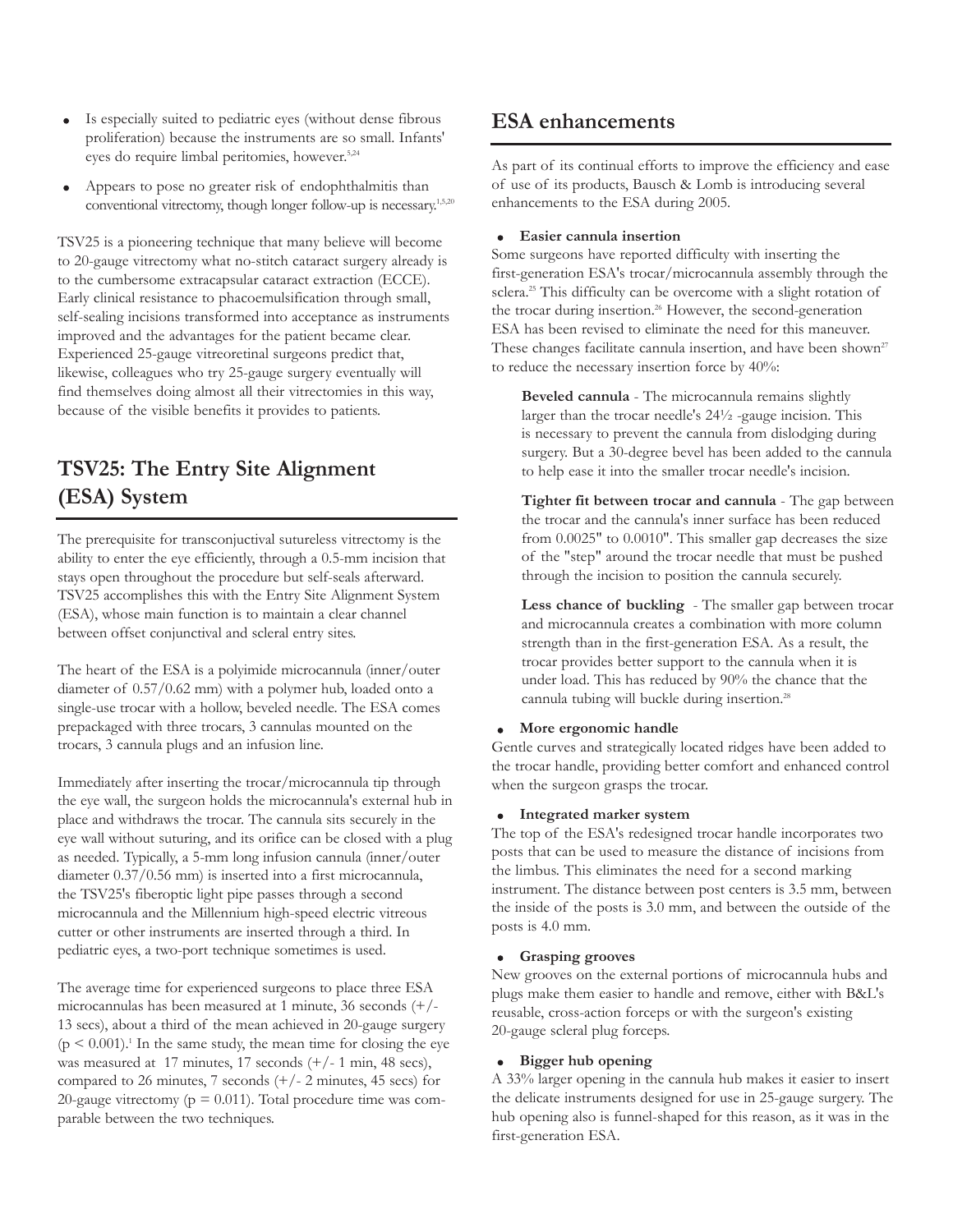#### **Revised hub surface**

The color of the cannula hub in 25-gauge transconjunctival vitrectomy affects the ease of instrument insertion as the instrument designers at the Microsurgery Advanced Design Laboratory at the Doheny Retina Institute, University of Southern California found in their laboratory comparisons.28 If the hub is black, the hole is diffiult to see. If the hole is white, visualization of the hub portal is excellent. However, white coloring and a glossy finish on the hub can cause a flash of bright light into the microscope when the surgeon inserts the fiberoptic light pipe. Cannula hubs in the second-generation ESA have been given a slight texture and gray color to reduce the flash effects; plugs remain blue.

## **Light Pipe Enhancements - Brighter, Wider Illumination**

Endoscopic illumination for 25-gauge intraocular surgery poses special challenges for biomedical engineers. Since the earliest days of pars plana vitrectomy, it has been known that the fiberoptic light needed to be filtered and modulated to avoid retinal phototoxicity from blue and ultraviolet light.<sup>29</sup> So, though vitreoretinal surgeons must have enough light over a large enough field to work inside the eye, the fiberoptic's spot cannot be too intense. Surgeons familiar with 25-gauge endoilluminators have said the light from the first generation of these light pipes is adequate, but needs to be better.<sup>6,31</sup>

The second-generation TSV25 light pipe has been designed to provide bright but safe illumination for excellent surgeon visualization. It uses the same metal halide light source as its predecessor, but an acrylic light fiber transmits more light and is more flexible than the glass fiber that previously was used.<sup>27</sup> The new TSV25 light pipe is 50% brighter and the light field is 30% bigger (measured at 2") than the earlier version.

In laboratory studies, the new light pipe produced a more evenly illuminated field of light, without noticeable shaded areas or spots, than two other 25-gauge light pipes tested. Its light output was up to 15% greater than that of a leading competitor.<sup>27</sup>

Additional revisions in the light pipe's design make it easier to use and more comfortable to handle during surgery. The new pipe attaches to the dual port illumination module via a precision-molded, modular connector with an integrated centering ring. The light pipe handle is smaller, increasing surgeon comfort. Using acrylic for the fiberoptic and polyethelene for the sheath makes it more flexible than its predecessor. This quality makes the light pipe easier to coil and uncoil, and reduces torque on the handle. The shorter length of the light-pipe's handle also reduces torque.

## **Better Eye Positioning**

During 20-gauge vitrectomies, surgeons are accustomed to using the fiberoptic light pipe to position the eye, particularly when working in the retinal periphery. The increased flexibility of 25-gauge instrumentation heretofore has made this more difficult to accomplish.<sup>6,26,30,31</sup>

The new TSV25 light pipe addresses this problem by adding a stiffening sleeve between the pipe and the ESA microcannula. Mathematical modeling shows that, under equivalent conditions, this would increase the pipe's perceived stiffness by 118% from the previous version, and by 50% compared to a leading competitor.32 This change will make it possible for the surgeon to rely on the light pipe to manipulate the eye during surgery. Vitreoretinal surgeons who have worked with the new light pipe confirm this characteristic.<sup>27</sup>

## **Soft Tip Aspirator**

A new soft silicone tip for the aspiration cannula enhances extrusion of oil used for tamponade, and gives added safety when working near or on the retina.

## **Millennium High Speed (HS) Electric Vitreous Cutter - A Lighter, Easier to Handle Vitreous Cutter**

The Millennium High-Speed Vitrectomy Cutter remains the only 25-gauge vitreous dissector that operates electrically, rather than pneumatically. The speed of this unique vitreous cutter not only makes 25-gauge vitrectomy take less time than it otherwise would, but also reduces traction on the retina by taking quick "bites" of tissue.

During the course of 2005, B&L is introducing a series of design improvements that will enhance the vitrector's ease-of-use.

**Redesigned handle** - After consulting vitreoretinal surgeons the handle's weight was reduced by 20%. It also was given a more ergonomic shape, with grooves in the grip area, for a better tactile feel and easier handling. It is also smaller, which reduces arm movement and lessens cord torque. Thus it is easier and more comfortable to use, and is less likely to interfere with the microscope or BIOM viewing system.

**Cord management** - The aspiration line is recessed into the handle surface, lowering its profile for the surgeon.

## **Why an Electric Cutter?**

The pneumatic vitreous cutter first described by O'Malley and Heintz in 1975 proved to be the key piece of instrumentation behind more than a quarter-century of 19- and 20-gauge vitrectomies.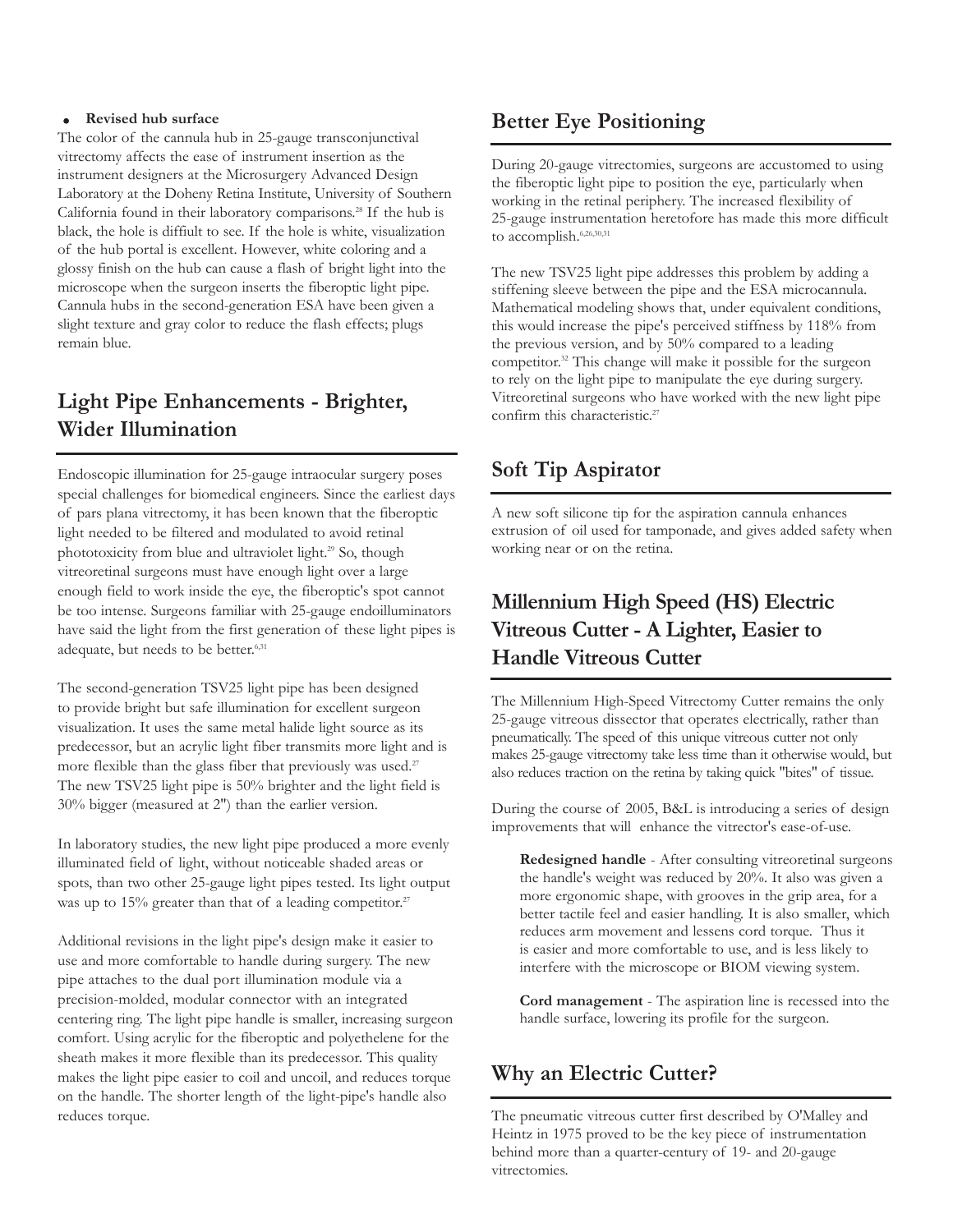Air moved the vertical blade down, guillotine-like, with mechanical energy supplied by a remote unit.<sup>9</sup> This design, widely adopted, still makes it possible for a pneumatic cutter to be smaller and lighter than a cutter with an electric motor in the hand-piece, such as the Millennium TSV25's High Speed vitreous<sup>TM</sup> cutter. However, the smaller size of a pneumatic cutter comes at a cost, including:

**Flow rate:** In the lab, the average flow rate of the Millennium 25-gauge high speed cutter, set at 500 mmHg and 1,500 cuts per minute (cpm), is 40% greater than that of a 20-gauge pneumatic cutter operated at 250 mmHg and 750 cpm. At those same settings, if both cutters are 20 gauge, the high-speed electric cutter removes vitreous 88% faster than the pneumatic cutter.<sup>1</sup>

This wide difference in efficiency between an electric and a pneumatic cutter occurs when, because of inherent mechanical limitations, a pneumatic cutter cannot maintain a high duty cycle as the blade speed increases. This reduces the flow rate and thus the efficiency of cutting and aspiration. In contrast, as the Millennium HS vitreous cutter increases its speed to as high as 1,500 cpm, flow remains the same because the aspirator's open time (duty cycle) remains at 50%.

This difference between the two types of cutters takes on additional importance in 25-gauge surgery, because infusion and aspiration rates already are reduced by a factor of more than 6 compared to 20-gauge surgery.<sup>1</sup> The Millennium HS cutter enables the surgeon to take optimal advantage of state of the art Venturi fluidics for maximum efficiency.

In an independent study, vitreoretinal surgeon Philip J. Ferrone, MD, of Great Neck, N.Y., confirmed the better flow characteristics of the TSV25 system with the Millennium HS electric cutter. Dr. Ferrone tested TSV25 performance against that of a pneumatic 25-gauge system (Accurus, Alcon). In vitrectomy on rabbit eyes, Dr. Ferrone found the flow was 50% higher at 1,500 cuts per minute for the B&L unit than the Alcon (2.9 cc/min vs. 1.9 cc/min,  $p=0.023$ ).<sup>21</sup>

**Vibration at the tip:** The same mechanical forces that limit flow rate for a pneumatic cutter also produce more vibration at the tip than occurs with an electric cutter. Although the Millennium HS cutter moves vertically at up to 1,500 cpm, vibration at the cutting tip is reduced 90% from that of a pneumatic cutter.26 Less vibration equals less tissue motion, allowing safe, precise removal of vitreous even as the cutting tip approaches the retina.

## **The Surgeons' Viewpoint**

Vitreoretinal surgeons who have used the TSV25 praise the system for its efficiency, the precision control it gives inside the eye, and the post-operative comfort it provides patients. The TSV25 enhancements make the system easier and more comfortable to use, especially for those new to 25-gauge surgery, these experienced surgeons say.

David Chow, MD, FRCSC, of Chicago, said that in his clinical use the redesigned Entry Site Alignment (ESA) system has proved much easier to insert into the eye than the earlier version.<sup>33</sup> "With vitreoretinal surgeons who haven't adopted 25-gauge, one of their main concerns is difficulty working with the technology," Dr. Chow said. "This generation of microcannulas definitely gets rid of that problem. The new ESA will make people feel more at ease. It has a slicker, more even feel going into the eye."

Carl Awh, MD, of Nashville, Tenn., estimates that he has done 600 TSV25 over the last three years, and rarely had difficulty inserting the microcannulas.<sup>34</sup> However, he said he immediately noticed the improvements in the second-generation trocar/cannula assemblies.

"They definitely were easier to insert, yet they remained very secure in the eye, and the wounds were appropriately watertight on removal," Dr. Awh said. "I've used them with and without gas, and the incisions sealed fine in all cases."

Dr. Awh said he suspects that need for a stitch as a result of wound leakage is low with TSV25 (1.3% in a multi-center study he presented at the 2002 Combined Meeting of the Vitreous and Retina Societies,<sup>35</sup> and 7.1% in the most recent published study<sup>6</sup>). He attributes this to the very "clean" sclerotomies, without ragged edges, made by the ESA. He cited the study done in rabbit eyes by Philip J. Ferrone, MD, reported at the Vail Vitrectomy 2004 meeting.<sup>21</sup>

Dr. Ferrone, of Great Neck, N.Y., compared *in vivo* results with TSV25 and a competitor's 25-gauge vitrectomy system. In addition to having better flow  $(2.9 \text{ cc/min})$  vs. 1.9 cc/min at 1,500 cpm), the TSV25 system produced wounds that healed better.<sup>21</sup> The Millennium HS cutter uses a hollow needle; whereas Accurus uses a solid needle.

#### **Wound Healing - Three Week Data Ferrone Rabbit Eyes**





**Vitrectomy using competitive 25-gauge**



**Vitrectomy using 20-gauge Vitrectomy using 23-gauge**



**Vitrectomy using Millenniumm TSV25**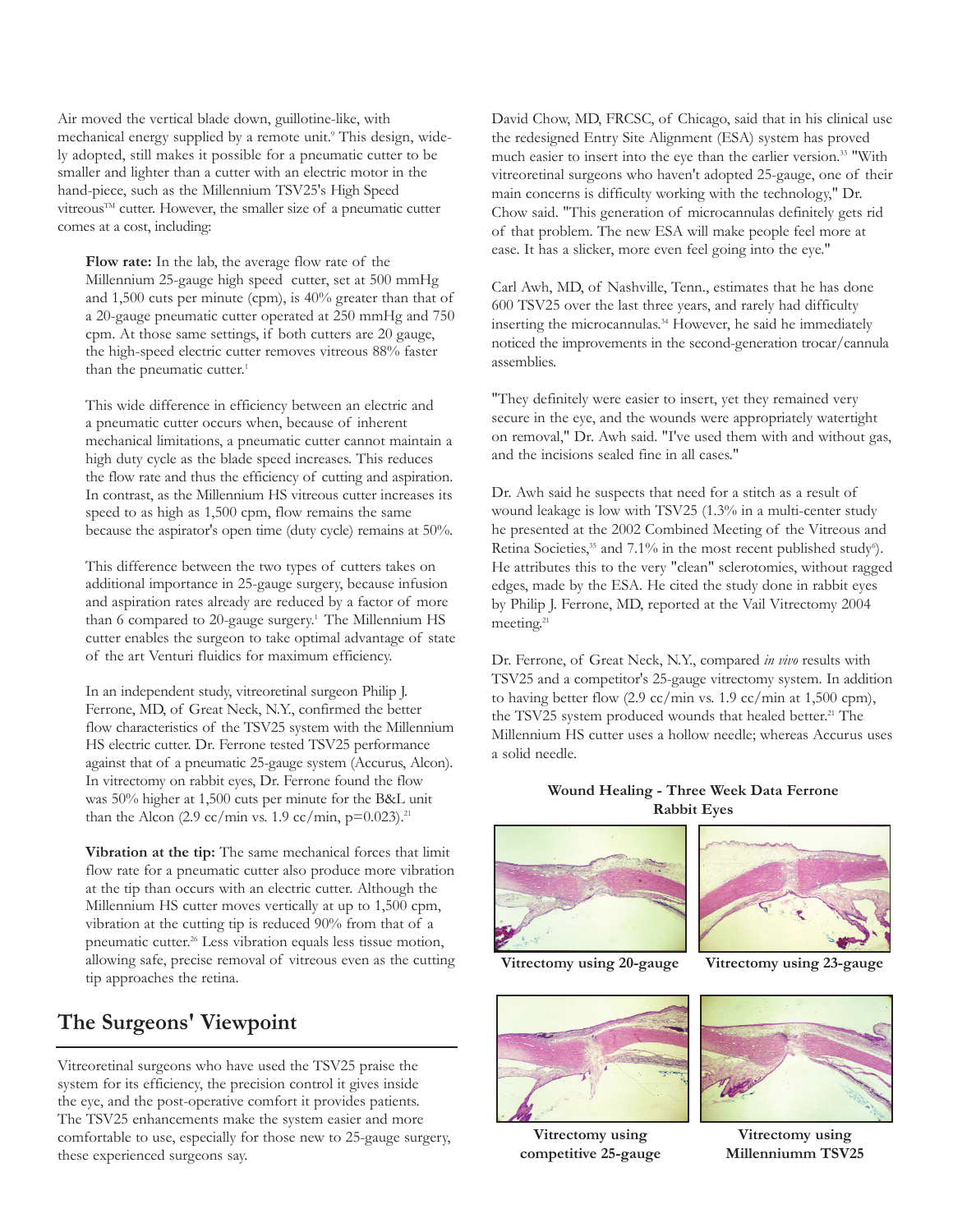"The wound healing is better with the B&L type entry," Dr. Ferrone said. "The other company's trocar went in more easily, but the wounds in general did not appear to heal as well."36

This year, Dr. Ferrone repeated his study using the second-generation ESA. His results are expected to be at the 2005 summer meeting of the American Society of Retinal Surgeons. Early indicators suggest that the wound-healing difference between the systems will persist, Dr. Ferrone said.

Dr. Awh said he performs about 75% of his vitrectomies using the 25-gauge technique - all of them with the TSV25 because he prefers the Millennium HS cutter's precise, tractionless and efficient performance.

"I have the other 25-gauge system available, but there is a real difference in the cutter," Dr. Awh said. "The Millennium HS cutter is the most efficient of the 25-gauge cutters, and it's far superior to a pneumatic cutter. With a pneumatic cutter, when you go up in the cut rate, the lumen is open a smaller percentage of the duty cycle. And therefore the flow drops, and so does the efficiency."

At the same time, the surgeon can choose to use the Millennium HS cutter at very low flow and gain even more precise control within the eye, Dr. Awh said. "With the high-speed cutter and the ability to effectively remove tissue at very low flow, it allows me to use the cutter to do a lot of delicate dissection close to the surface of the retina - in situations where I might have used scissors before," he said. "The delicacy of 25-gauge allows me to maneuver the cutter tip into areas inaccessible with the 20-gauge cutter."

Of course, a 25-gauge needle is so small that no vitrector of that size can ever perform vitreous removal as quickly as a 20-gauge system can, Dr. Chow noted. Nor will it be able to handle every case. "If you have a thick, thick scar, you are going to have a harder time getting that tissue removed. That's something physics can't overcome," he said. "But the reality is that most fibrous membranes aren't of a quality that a 25-gauge cutter can't handle them."

Better patient comfort and quick visual recovery after 25-gauge vitrectomy have convinced Dr. Awh that 25-gauge surgery represents the best option for most patients.

"Even if I know the case might take me a little bit longer, I feel that it is better for the patient," he said. "On average, my macular epiretinal patients achieve better-than-preoperative vision by one week after 25-gauge surgery, two weeks at the most. With 20 gauge, those same patients would have to wait eight or 10 weeks while their stitches dissolve and the induced astigmatism resolves."

Another advantage of 25-gauge surgery is preservation of the conjunctiva in patients with glaucoma filtering blebs or in those who might later require glaucoma filtration surgery, Dr. Awh said. He was co-author of a study presented by Brandon Busbee, MD, also of Nashville, demonstrating 100% preservation of functioning glaucoma blebs in a series of nine eyes operated on with the TSV25 system.<sup>37</sup> That's why, even when he thinks one sclerotomy might need enlarging to accommodate a larger instrument, such as submacular forceps, he begins with 25-gauge microcannulas.

Dr. Ferrone credits new instruments, like the enhanced TSV25 light pipe and specialized scrapers and scissors, for removing the main barrier to 25-gauge vitrectomy: the availability of adequate instrumentation. "In the past, you were looking for clinical cases that would fit within the 25-gauge realm. Now it's the opposite," he said. "Most cases are in the 25-gauge realm, and only a few cases require 20-gauge instrumentation."

To a surgeon feeling trepidation, Dr. Awh has this advice: "If you're not certain, spend some time with someone who is experienced and make a decision about 25-gauge after observing some cases.

"I've had many visitors to my operating room, and I don't think we've ever had a surgeon come and watch who didn't leave wanting to try this for his or her own patients. And people who have examined my patients with me postoperatively understand the benefits right away."

## **Conclusion**

The second generation of the Millennium<sup>TM</sup> Transconjunctival Sutureless Vitrectomy System (TSV25) will give vitreoretinal surgeons enhanced levels of control, safety and efficiency in 25-gauge posterior segment surgery.

The Entry Site Alignment (ESA) system's redesigned trocar/microcannula assemblies reduce the force necessary to make incisions by 40%. Cannulas and their plugs are easier to grasp and to see. The light field produced by the new TSV25 light pipe is 50% brighter and covers 30% more area than the earlier version. The light pipe also can be used to position the eye in the same way as is customary in 20-gauge surgery. The weight of the Millennium high speed electric cutter has been trimmed 20%, reducing this highly efficient instrument to a size and shape that fits more comfortably in the hand.

These enhancements to the versatile Millennium platform eliminate many of the barriers to 25-gauge vitrectomy, giving surgeons a high-precision platform for minimally invasive posterior segment surgery with exceptional patient outcomes.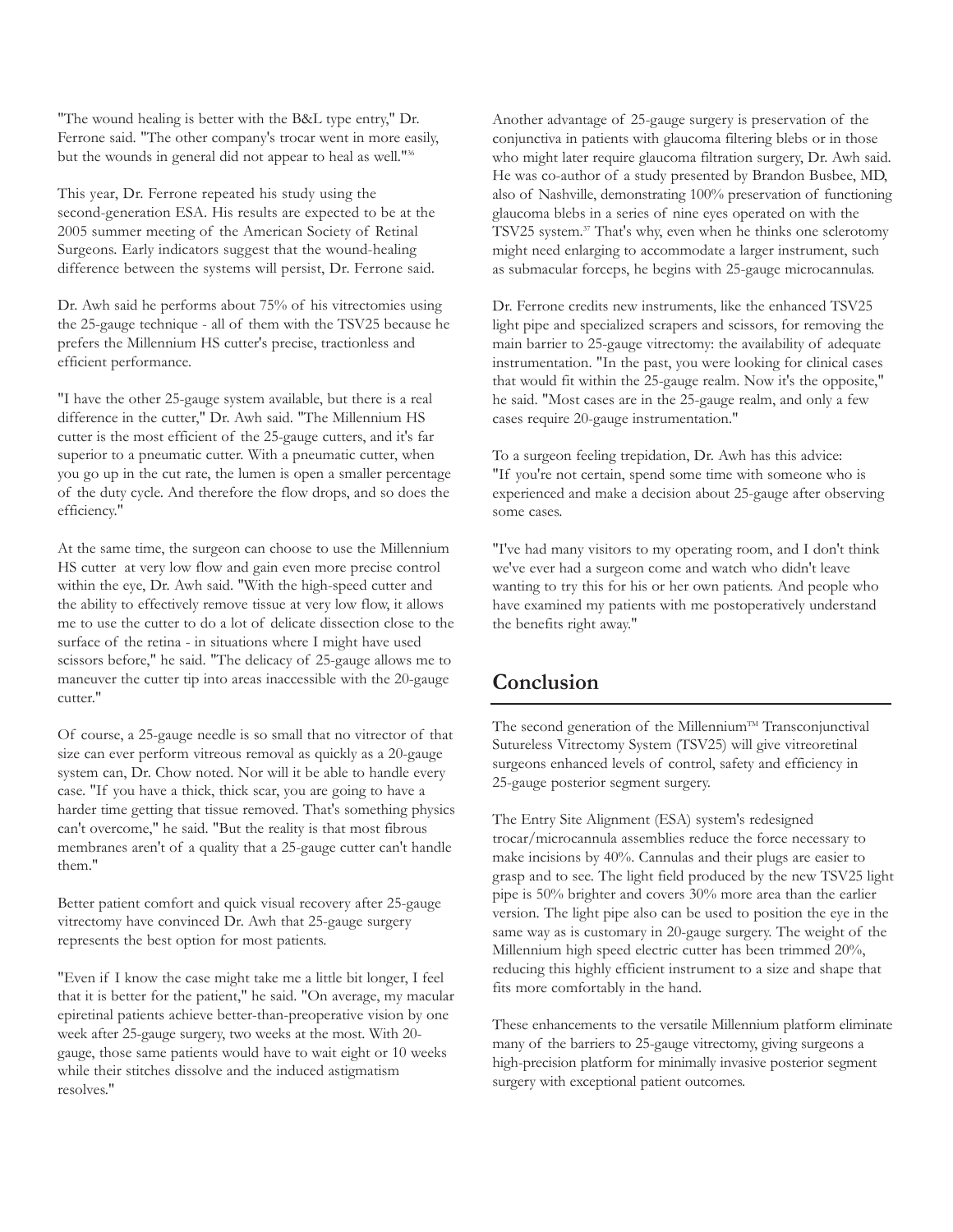## **References**

- 1. Fujii GY, De Juan E Jr, Humayun MS, Pieramici DJ, Chang TS, Awh C, Ng E, Barnes A, Wu SL, Sommerville DN. A new 25-gauge instrument system for transconjunctival sutureless vitrectomy surgery. Ophthalmology. 2002 Oct;109(10):1807-12; discussion 1813.
- 2. Fujii GY, De Juan E Jr, Humayun MS, Chang TS, Pieramici DJ, Barnes A, Kent D. Initial experience using the transconjunctival sutureless vitrectomy system for vitreoretinal surgery. Ophthalmology. 2002 Oct;109(10):1814-20.
- 3. Lahey JM, Francis RR, Kearney JJ, Cheung M. Combining phacoemulsification and vitrectomy in patients with proliferative diabetic retinopathy. Curr Opin Ophthalmol. 2004 Jun;15(3):192-6. Review.
- 4. Lee HK, Kim CY, Kwon OW, Kim EK, Lee SC, Seong GJ, Kim SS. Removal of dense posterior capsule opacification after congenital cataract extraction using the transconjunctival sutureless vitrectomy system. J Cataract Refract Surg. 2004 Aug;30(8):1626-8.
- 5. Cho YJ, Lee JM, Kim SS. Vitreoretinal surgery using transconjunctival sutureless vitrectomy. Yonsei Med J. 2004 Aug 31;45(4):615-20.
- 6. Lakhanpal RR, Humayun MS, de Juan Jr E, Lim JI, Chong LP, Chang TS, Javaheri M, Fujii GY, Barnes AC, Alexandrou TJ. Outcomes of 140 consecutive cases of 25-gauge transconjunctival surgery for posterior segment disease. Ophthalmology. 2005 May;112(5): article in press. Published online March 17, 2005.
- 7. Machemer R, Buettner H, Norton EW, Parel JM. Vitrectomy: a pars plana approach. Trans Am Acad Ophthalmol Otolaryngol. 1971 Jul-Aug;75(4):813-20.
- 8. O'Malley C, Heintz RM. Vitrectomy via the pars plana. A new instrument system. Trans Pac Coast Otoophthalmol Soc 121-137, 1972.
- 9. O'Malley C, Heintz RM Sr. Vitrectomy with an alternative instrument system. Ann Ophthalmol. 1975 Apr;7(4):585-8, 591-4.
- 10. Chen JC. Sutureless pars plana vitrectomy through self-sealing sclerotomies. Arch Ophthalmol. 1996 Oct;114(10):1273-5.
- 11. Kwok AK, Tham CC, Lam DS, Li M, Chen JC. Modified sutureless sclerotomies in pars plana vitrectomy. Am J Ophthalmol. 1999 Jun;127(6):731-3.
- 12. Schmidt J, Nietgen GW, Brieden S. [Self-sealing, sutureless sclerotomy in pars plana vitrectomy] [Article in German]. Klin Monatsbl Augenheilkd. 1999 Oct;215(4):247-51.
- 13. Assi AC, Scott RA, Charteris DG. Reversed self-sealing pars plana sclerotomies. Retina. 2000;20(6):689-92.
- 14. Jackson T. Modified sutureless sclerotomies in pars plana vitrectomy. Am J Ophthalmol. 2000 Jan;129(1):116-7.
- 15. Rahman R, Rosen PH, Riddell C, Towler H. Self-sealing sclerotomies for sutureless pars plana vitrectomy. Ophthalmic Surg Lasers. 2000 Nov-Dec;31(6):462-6.
- 16. Yeshurun I, Rock T, Bartov E. Modified sutureless sclerotomies for pars plana vitrectomy. Am J Ophthalmol. 2004 Nov;138(5):866-7.
- 17. Milibak T, Suveges I. Complications of sutureless pars plana vitrectomy through self-sealing sclerotomies. Arch Ophthalmol. 1998 Jan;116(1):119.
- 18. de Juan E Jr, Hickingbotham D. Refinements in microinstrumentation for vitreous surgery. Am J Ophthalmol. 1990 Feb 15;109(2):218-20.
- 19. Chalam KV, Gupta SK, Vinjamaram S, Shah VA. Small-gauge, sutureless pars plana vitrectomy to manage vitreous loss during phacoemulsification. J Cataract Refract Surg. 2003 Aug;29(8):1482-6.
- 20. Chalam KV, Shah VA. Successful management of cataract surgery associated vitreous loss with sutureless small-gauge pars plana vitrectomy. Am J Ophthalmol. 2004 Jul;138(1):79-84.
- 21. Ferrone PJ. "25 gauge: Wound healing and in vivo flow analysis," presented at Vail Vitrectomy 2004 meeting, March 2004.
- 22. Awh C, private communication.